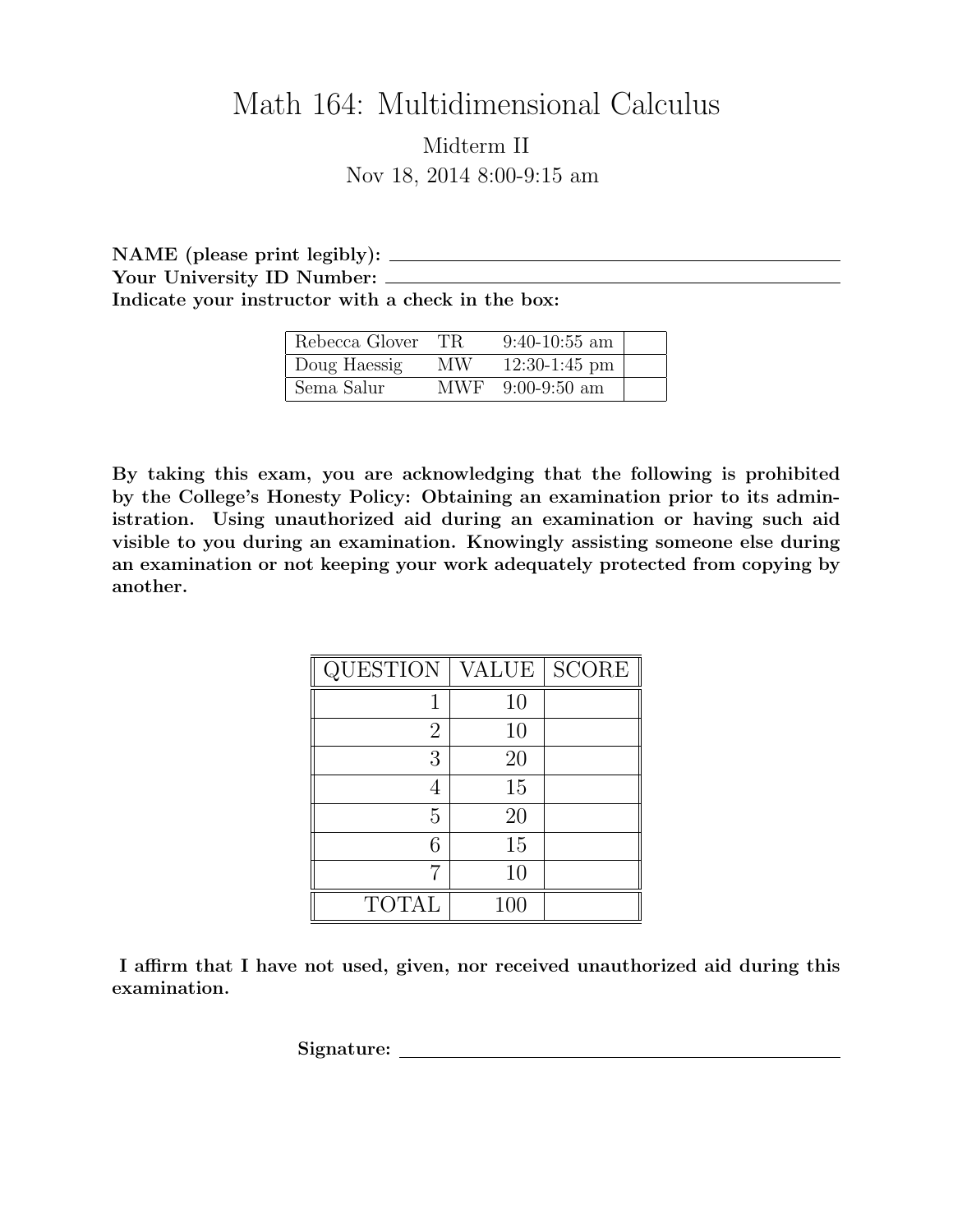## 1. (10 points)

(a) Evaluate

$$
\lim_{(x,y)\to(0,0)}\frac{2}{x^2+y^2+\sqrt{3e^{x^2}+(\cos(xy))^2+x^2y^2}}
$$

if this limit exists.

(b) Evaluate  $\lim_{(x,y)\to(0,0)}$  $2x^2y$  $\frac{2x}{x^4 + y^2}$  if this limit exists.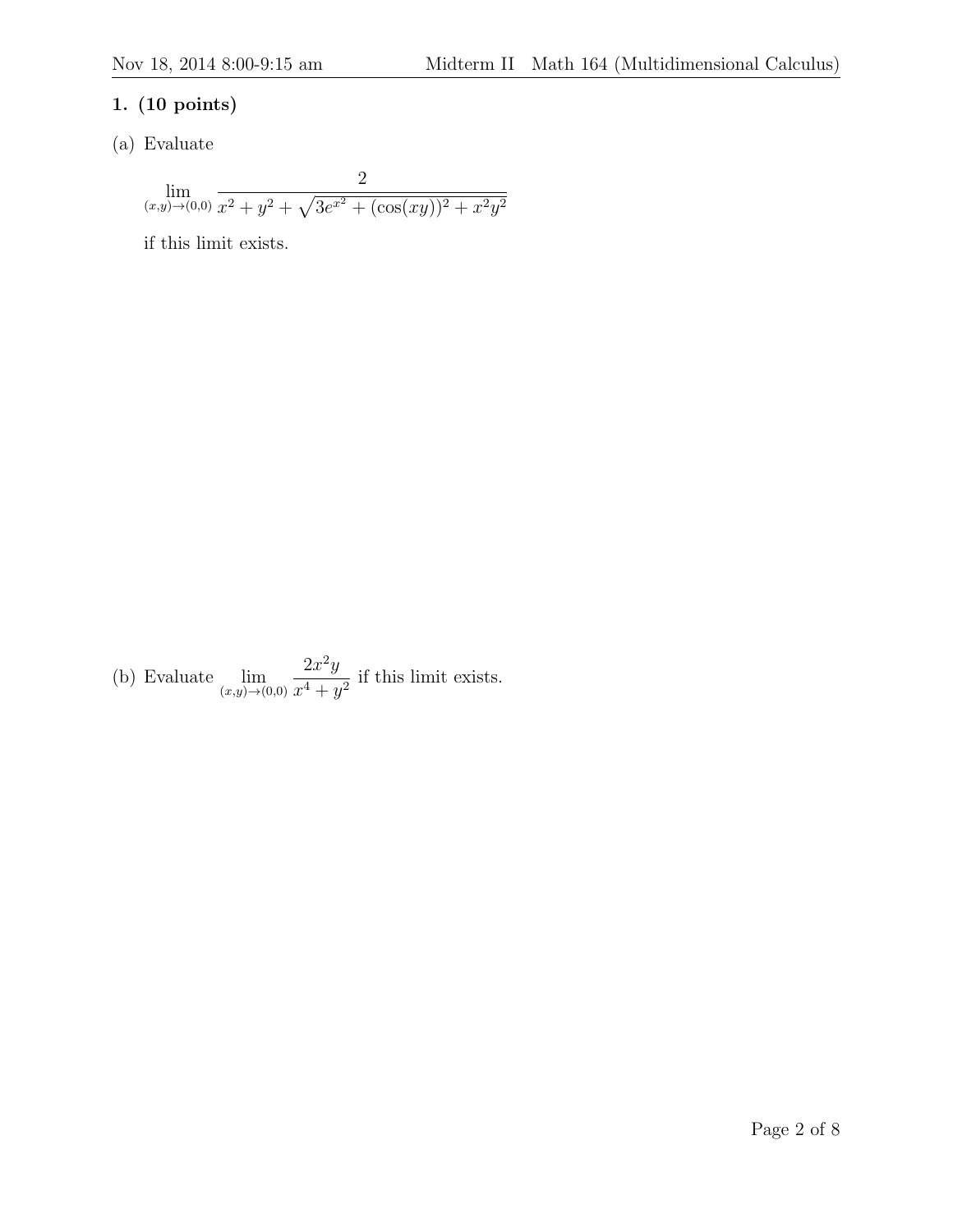2. (10 points) If resistors of  $R_1$ ,  $R_2$  and  $R_3$  ohms are connected in parallel to make an  $R$ -ohm resistor, the value of  $R$  can be found from the equation

$$
\frac{1}{R} = \frac{1}{R_1} + \frac{1}{R_2} + \frac{1}{R_3}.
$$

Find the value of  $\frac{\partial R}{\partial R}$  $\partial R_2$ when  $R_1 = 30, R_2 = 45, \text{ and } R_3 = 90 \text{ ohms.}$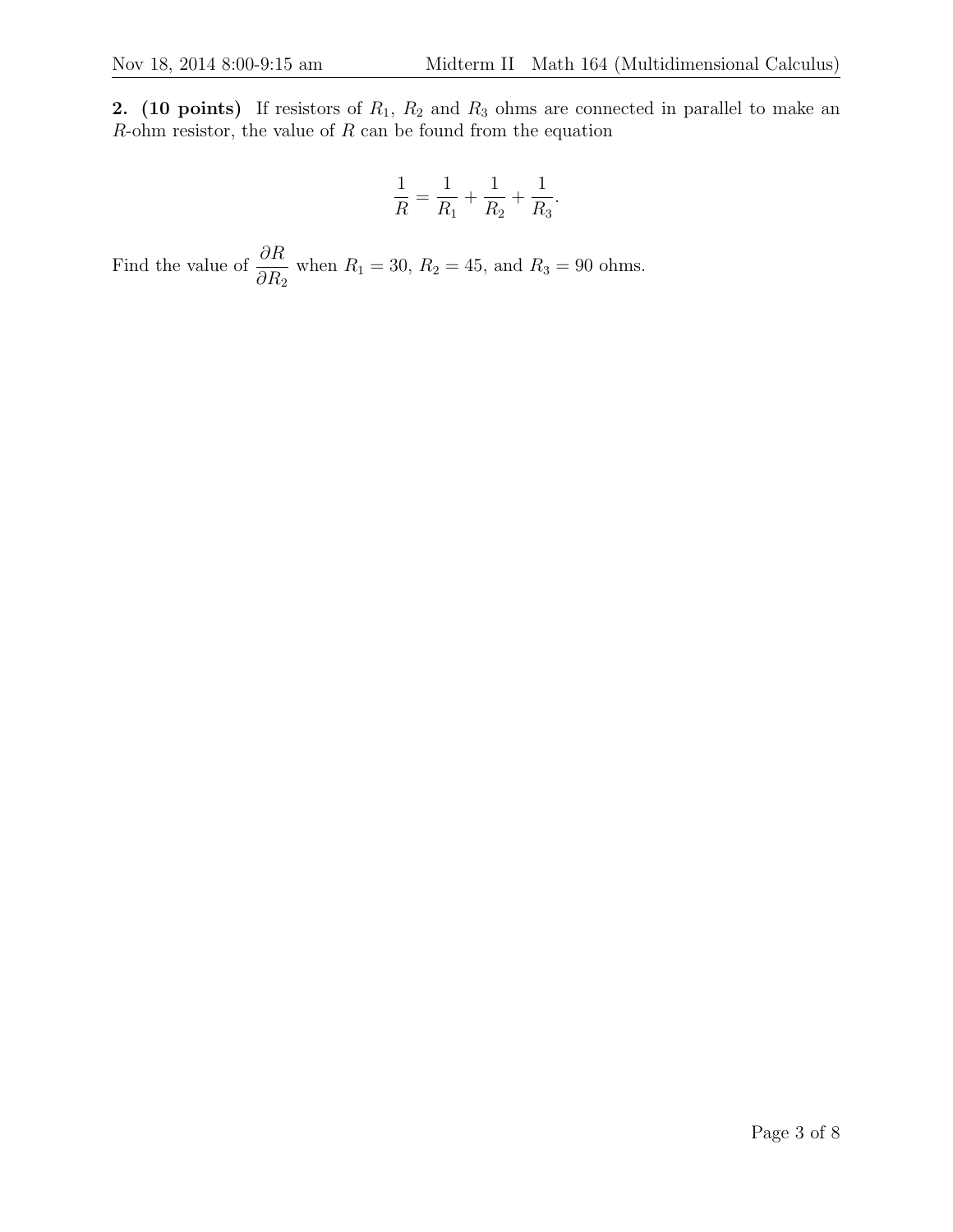- **3. (20 points)** Consider the function  $f(x, y) = e^{-xy}$ .
- (a) Show that  $f(x, y)$  is differentiable at  $P = (1, 0)$  by explaining why the partial derivatives are continuous.

(b) Find the linearization of  $f(x, y)$  at the point  $P = (1, 0)$ .

(c) Use the linearization from part a) to estimate  $f(1.03, 0.02)$ .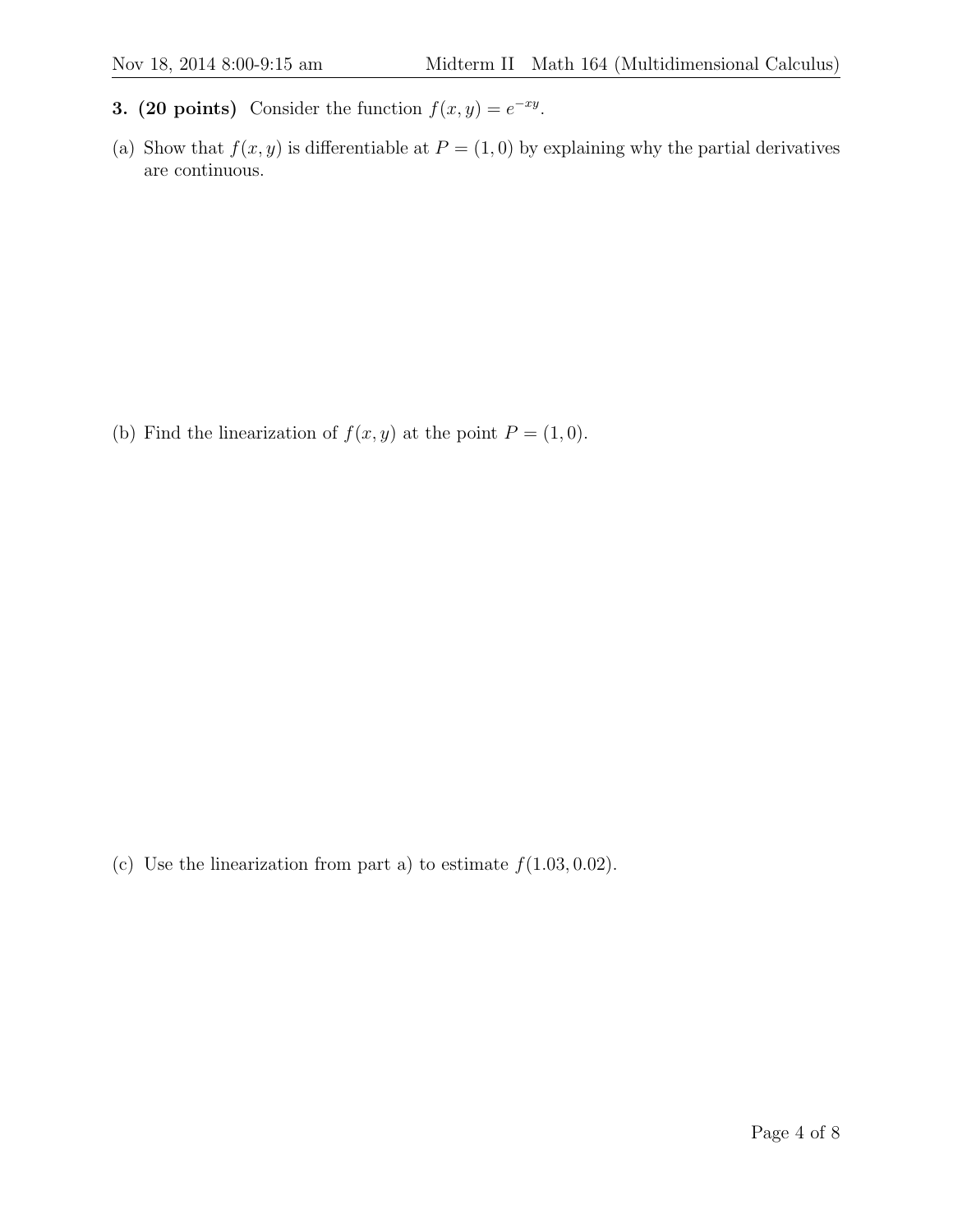- 4. (15 points) Consider  $f(x, y) = \frac{x^2}{2}$ 2  $+$  $y^2$ 2 .
- (a) Find the direction in which  $f$  increases most rapidly at the point  $(1, 1)$ .

(b) Find the direction in which  $f$  decreases most rapidly at the point  $(1, 1)$ .

(c) In what direction(s) does f have zero change at the point  $(1, 1)$  ?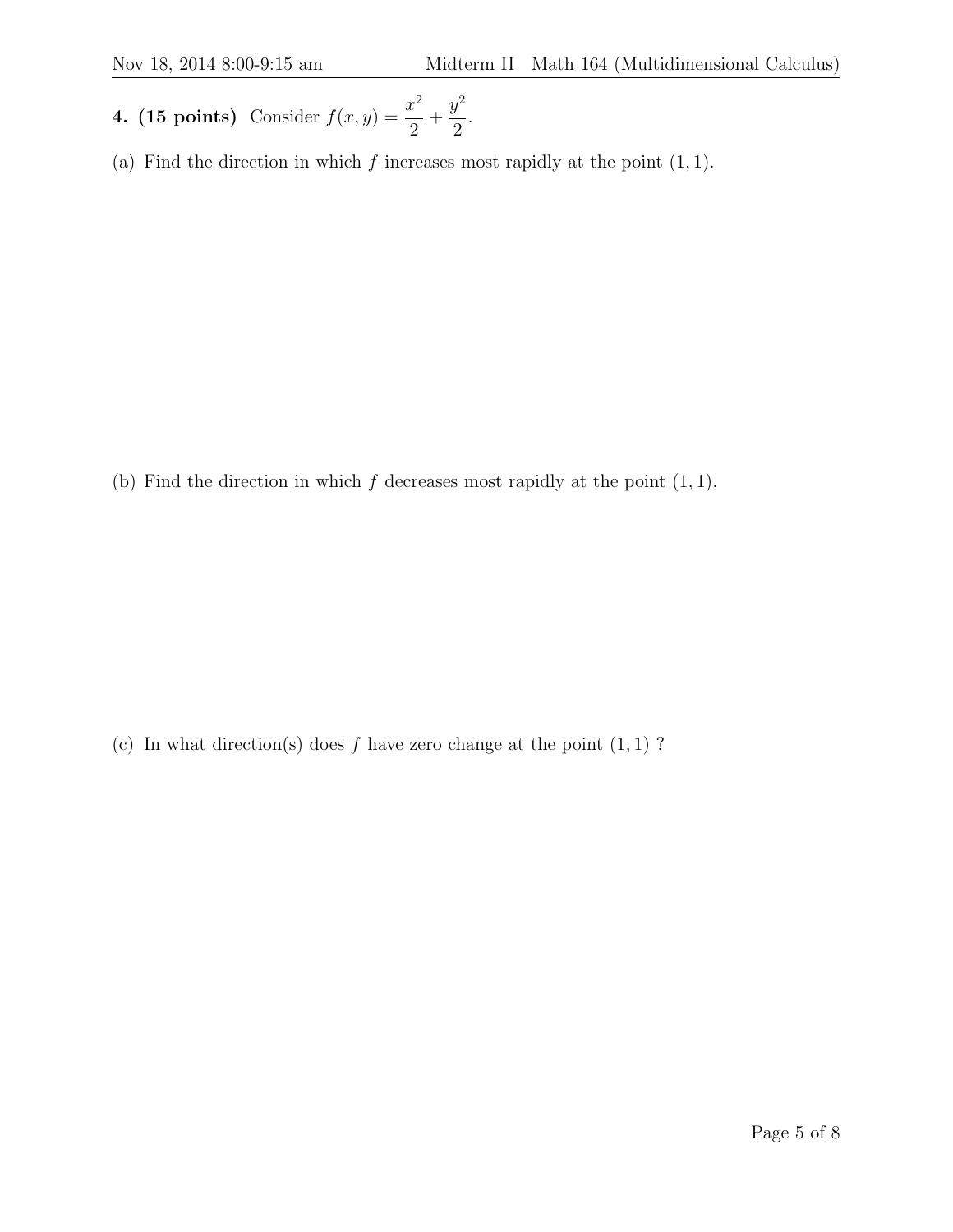5. (20 points) Find all local maximum values, minimum values, and saddle points of the function

$$
f(x, y) = 8 + x^3 + 8y^3 - 3xy
$$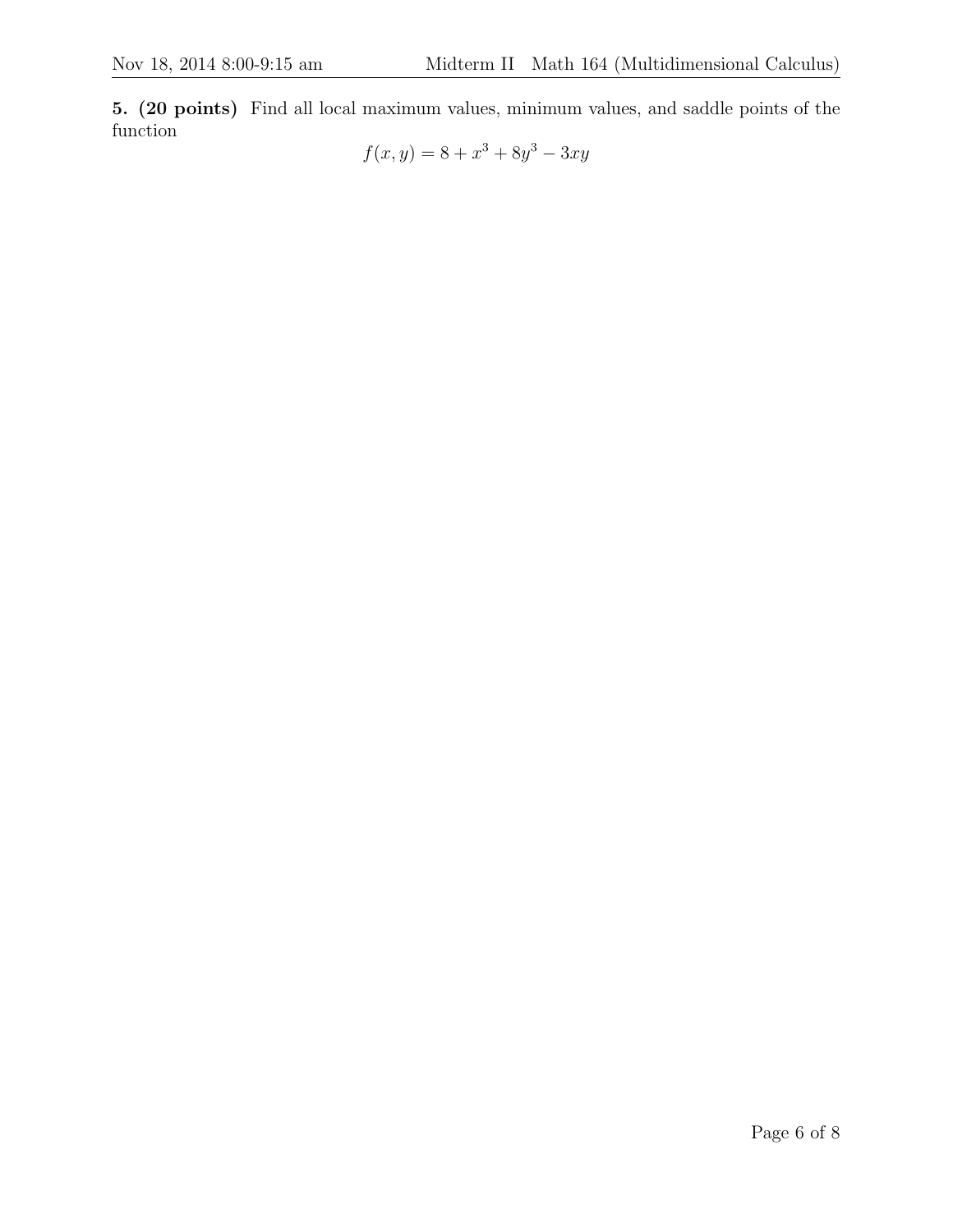6. (15 points) Find the greatest and smallest values of  $f(x, y) = xy$  on the ellipse  $x^2$ 8  $+$  $y^2$ 2  $-1 = 0.$